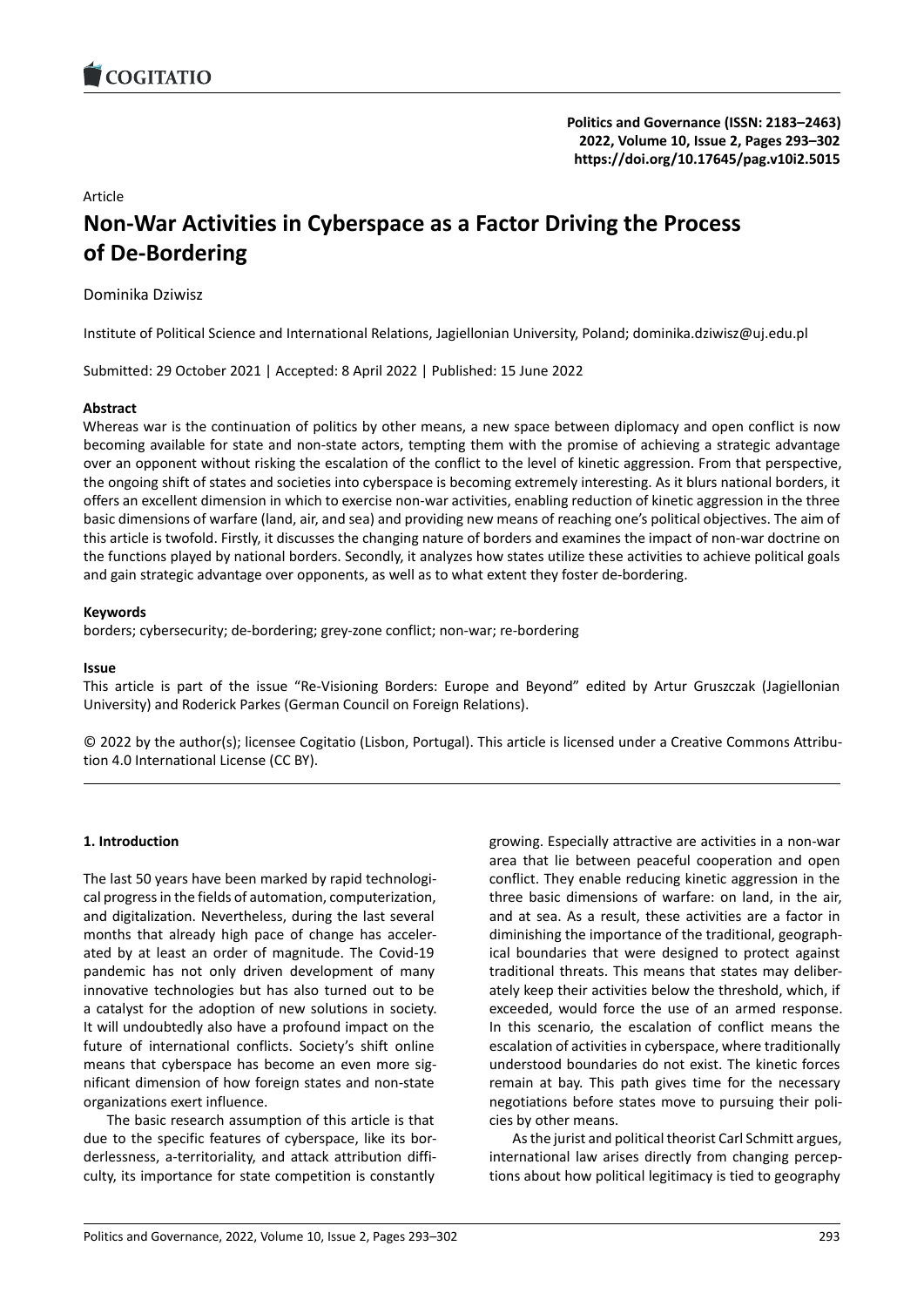(Schmitt, 2003). However, the advent of cyberspace has [caused shifts in the](https://www.cogitatiopress.com) traditional understanding of geog‐ raphy and traditional borders defined as lines separat‐ ing physical spaces. Therefore, the methodology of this article will be similar to Michael Reisman's hermeneu‐ tic approach to international incidents in which "the formal sources of law have genuine significance or are merely a facade concealing raw and ephemeral political calculations [that] can only be assessed when you have seen how they fared in a particular incident" (Reisman, 2014, p. 5). Thus, in this article the selected case stud‐ ies will discuss transnational incidents and examine how activities in cyberspace change the meaning of the national borders.

This article proposes using neoclassical realism the‐ ory, the most recent strand of realism. This theoreti‐ cal approach aims at examining both structural factors of state behavior and domestic level variables (so‐called intervening variables), e.g., the perceptions and misper‐ ceptions of decision makers or strategic culture, which shape all aspects of state responses (Ripsman et al., 2016). Neoclassical realism theorists seek to analyze individ‐ ual state behaviors, e.g., military doctrine force posture, alliance preferences, or foreign economic policy, by study‐ ing the model's variables (Taliaferro, 2000–2001, p. 135).

Neoclassical realists agree with structural realists that states construct their foreign security policies bal‐ ancing the threats and opportunities that arise in the international system. Also, since the primary purpose of a state is to ensure its own survival, it wants to minimize the risk of endangering its own existence. Consequently, any opportunity to limit the risks to state survival in the case of an unforeseen development of events is desir‐ able. This contributes to the attractiveness of non‐war activities in that they enable pursuing states' goals while avoiding openly aggressive actions and clear attack attri‐ bution, which implies lower risks for states' security.

In the adopted analysis model, the dependent vari‐ able is the degree of implementation of a state's goals, e.g., destabilizing a rival country or slowing down/delaying an opponent's military research program. The means used to achieve these goals were considered an independent variable in the study. Whereas the inter‐ vening variable is the level of risk to state security while achieving the assumed goals.

This article will proceed as follows: The second sec‐ tion discusses the changing nature of borders and their diminishing importance in the era of cyberspace's ubiq‐ uity. The third section defines the term "non‐war activ‐ ities in cyberspace" to provide the theoretical frame‐ work for the case studies analyzed in the subsequent part. Consequently, the fourth part draws an overall pic‐ ture of the impact of non‐war doctrine on the functions played by national borders. The examples of non‐war activities in cyberspace will be discussed to analyze how states apply these activities to achieve a strategic advan‐ tage over an opponent and to what extent they foster de‐bordering.

### **2. Cyberspace as a New Frontier for National Security**

Since the Peace of Westphalia, state borders—lines sep‐ arating physical spaces—have been an important secu‐ rity element delimiting the scope of territorial jurisdic‐ tion of the authorities, creating a barrier against external threats, and regulating the international movement of people and goods. As Spruyt states: "Borders enabled sovereigns to specify limits to their authority and also precisely specify who their subjects were" (Spruyt, 1996, p. 21). In this Westphalian style, territorial borders are constructed and reconstructed in the search for control and power (Newman & Passi, 2001). Therefore, border control has become a core activity for states (Anderson, 1996, as cited in Andreas, 2003, p. 1).

At the beginning of the 1990s, a change in the mean‐ ing of territorial borders was distinctly indicated by for‐ mer Israeli prime minister Shimon Peres, who said that in a world where missiles can precisely hit a target thousands of miles away, the existence of clearly located land borders does not matter much (Rose, 1994). It was a mes‐ sage that the state‐centric approach of traditional real‐ ists, in which sovereignty, territoriality, and state bound‐ aries were accepted as obvious and existing features, was in question (Luke, 1993, as cited in Newman & Passi, 1998; Shapiro & Alker, 1996). Agnew called this tradi‐ tional way of reasoning a territorial trap (Agnew, 1994). He intended to draw attention to the fact that by concentrating on this kind of thinking, which emphasizes the importance of territorial states, we avoid analyzing the influence of power in alternative spatial configura‐ tions. In other words, the "territorial trap" amounts to the "freezing of geography" in which power and action belong only to the territorial state, at the expense of engaging many geographic areas, scales, and complex‐ ities of policies and political actions around the world (Agnew, 2010, as cited in Ashraf, 2015, p. 55). From that moment on, international security, freed from its for‐ mer close ties to geographical territory, was extended to new areas and forms. As David Newman argues, classical bordering based on the Westphalian assump‐ tion of the necessity to delineate and control borders, accepting exclusive state sovereignty, had to change adapting to the new meaning of borders as contact zones (Newman, 2003).

Globalization processes and increasing interdepen‐ dence, catalyzed by the development of modern infor‐ mation technologies, and above all Western European and North American experiences, i.e., opening markets and lifting trade barriers, have unsealed national borders. The third industrial revolution, powered by furtherance in fields like computer science and biotechnology, entails a transition for advanced industrial nations from an econ‐ omy based on natural resources and physical inputs to one based on intellectual assets. Therefore, the advent of the knowledge economy implies the lessened signif‐ icance of deposits of natural resources and industrial regions, which, in consequence, implies the dwindling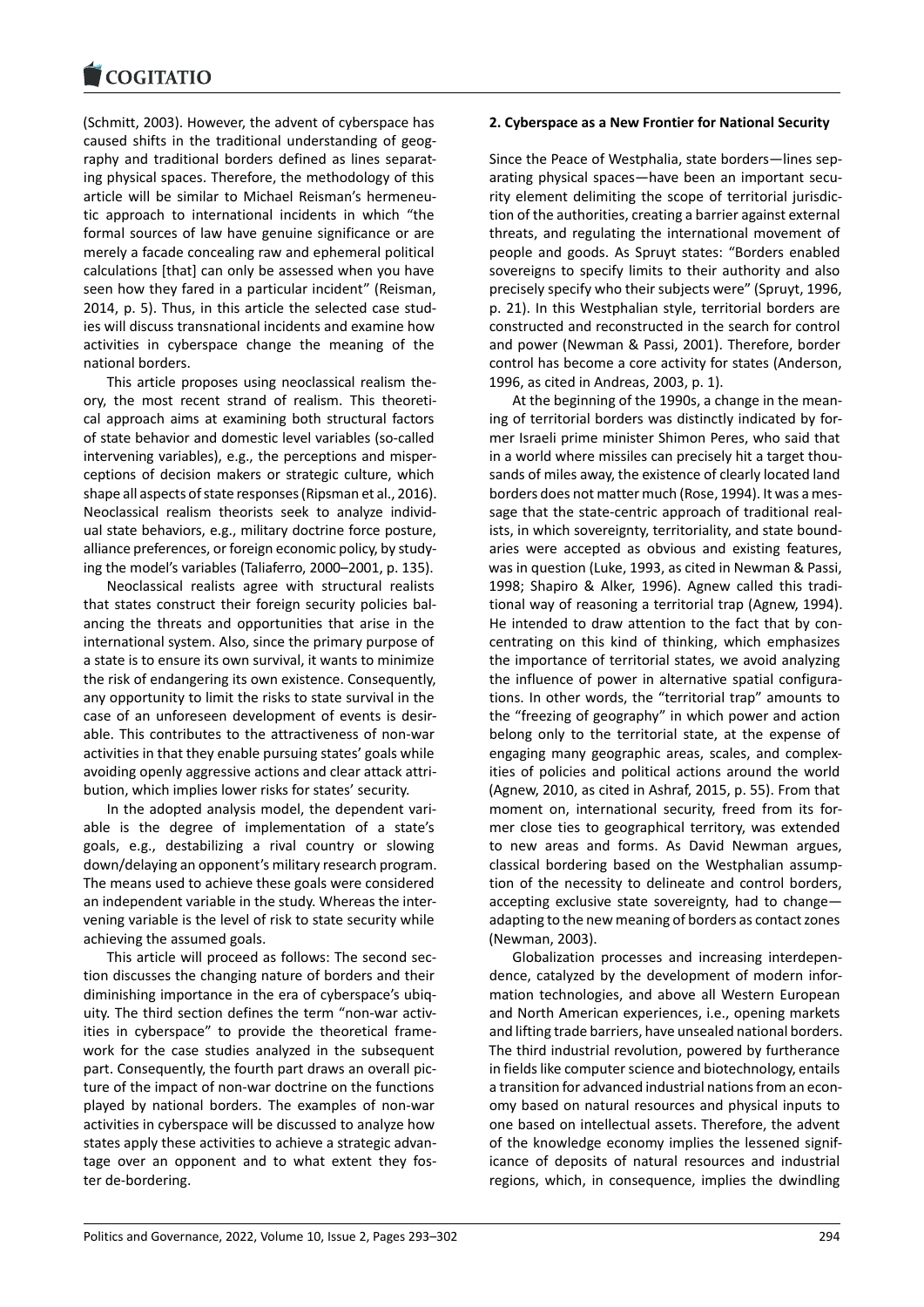#### COQUIATIO

relevance of national borders. Capturing a piece of land [in the 21st century b](https://www.cogitatiopress.com)rings incomparably lower benefits than a century or two ago. Thus, here is another power‐ ful force diminishing the importance of physical borders.

Such a process of losing territorial anchorage is framed within the concept of de‐bordering. First coined by Albert and Broch (Senhardt, 2013), de‐bordering can be explained as an increasing permeability of state territorial borders, together with the decreased abil‐ ity of states to close themselves off from all kinds of cross‐border activities (Senhardt, 2013). In other words, de‐bordering means "the functional change of borders, the loss of importance of their territorial anchoring and as a consequence—the decoupling of (functional) sys‐ tem borders and territorial borders" (Bonacker, 2007, as cited in Senhardt, 2013).

Even though some idealistic globalization literature assumes a "borderless" world or the "eclipse of the state," it can be noted that states are currently dealing with the simultaneously existing processes of clos‐ ing and opening. On the one hand, borders have been opened to the passage of capital and commodities under the banner of neoliberalism (Gregory, 2011, p. 242), and on the other, there have been attempts by states to seal their borders (caused by, e.g., the migration crisis or the threat of terrorist attack), walling practices along state borders (e.g., at the borders of the US and Mexico or Israel and Palestine), and other barriers to mobility (e.g., stopping the movement of migrants over the bor‐ der Poland shares with Belarus in 2021). The most recent manifestation of re‐bordering is an effect of the Covid‐19 pandemic. Many governments have decided to seal their borders by intensification of border controls, or even out‐ right closure to protect against the spread of the virus. Megoran is of the opinion that it is naïve to think that Covid‐19 "borders on steroids" and migration regimes will simply dematerialize when the pandemic is defeated (Megoran, 2021).

Therefore, the creation of border control mecha‐ nisms is an outcome of these two tendencies—both the desire for border opening and to control migration (Van der Wusten, 2002, as cited in Newman, 2003). Especially after the devastating terrorist attacks on September 11, the need to seal borders, "re-bordering," returned with doubled strength and the voices for open borders were muted (Andreas, 2002; Newman, 2006; Rumford, 2006). Also, the securitization of state bor‐ ders has shifted academic interest to the issues of strengthening border control, surveillance, crime preven‐ tion, or even the militarization of borders (Gruszczak, 2018, p. 25). Therefore, one may assume that territori‐ ality and state borders have not yet lost their meaning and that the process of reinforcing national lines is still in progress.

Taking into consideration all that has been men‐ tioned above, one can draw two simple conclusions. Firstly, de-bordering and re-bordering processes are largely intertwined (Senhardt, 2013, p. 29). Herzog and

Sohn articulate that bordering cannot be analyzed as an "either/or" binary condition. Particularly, bordering is "an inherently co-mingled process, whereby institutional, economic and socio‐cultural behaviors simulta‐ neously embrace both elements of rebordering and debordering" (Herzog & Sohn, 2019, p. 195). In fact, these two dynamics collide, confront their contrasting goals, influence each other, and co-mingle. Secondly, despite theories regarding the diminished importance of territorial borders and against the state‐centric under‐ standing of borders (Newman & Passi, 2001), state gov‐ ernments are pushing back against the consequences of such ideas. Attempts are being made to conduct cyberspace territorialization, which consists firstly in "the application of territorial notions of international law to persons, activities, and objects existing or oper‐ ating in or through cyberspace and, secondly, in states asserting their sovereignty in cyberspace by creating national cyberspace zones" (Tsagourias, 2018). Creating cyberspace zones, that is, cutting a state off from the global Internet and building a national one, is proba‐ bly the most radical way of asserting sovereignty in cyberspace (Tsagourias, 2018). In the case of the national internet, the borders of the national network overlap with state territorial borders. This concept was implemented, e.g., in Iran (Halal internet) and in North Korea (Kwangmyong internet), but such ideas are also being aggressively developed in Russia (RuNet).

Another example of trying to establish digital bound‐ aries coinciding with state territorial borders is enforcing state laws in cyberspace in order to exercise their norma‐ tive jurisdictions (Desforges & Géry, 2022). Specifically, when governments try to connect a cyber event to their territory by referring to the physical location of infor‐ mation technology (IT) infrastructure (Internet cables, servers, etc.), individuals, or entities within their territory, the problem of determining the appropriate juris‐ diction arise. A good example of a situation of jurisdic‐ tional conflict is that of the Clarifying Lawful Overseas Use of Data (CLOUD) Act (U.S. Department of Justice, 2018), a new digital data acquisition model for investi‐ gating the most serious crimes (e.g., acts of terrorism or child pornography). The CLOUD outlines the terms on which law enforcement authorities may access digital data collected by Internet service providers and located in foreign jurisdictions other than the seat of the issuing authority. The CLOUD mandates every US firm to dis‐ close data hosted on their servers, wherever in the world these servers may be located. Since its signature in 2018, the document has been criticized mostly due to concerns regarding its threat to the sovereignty of other states.

However, except for radical solutions like the national internet of authoritarian regimes, state borders, both geographic and normative, may only partially help national security in cyberspace. In fact, the Internet is a "battleground of control" by national governments to only a small extent. The process of de‐bordering is espe‐ cially evident in cyberspace.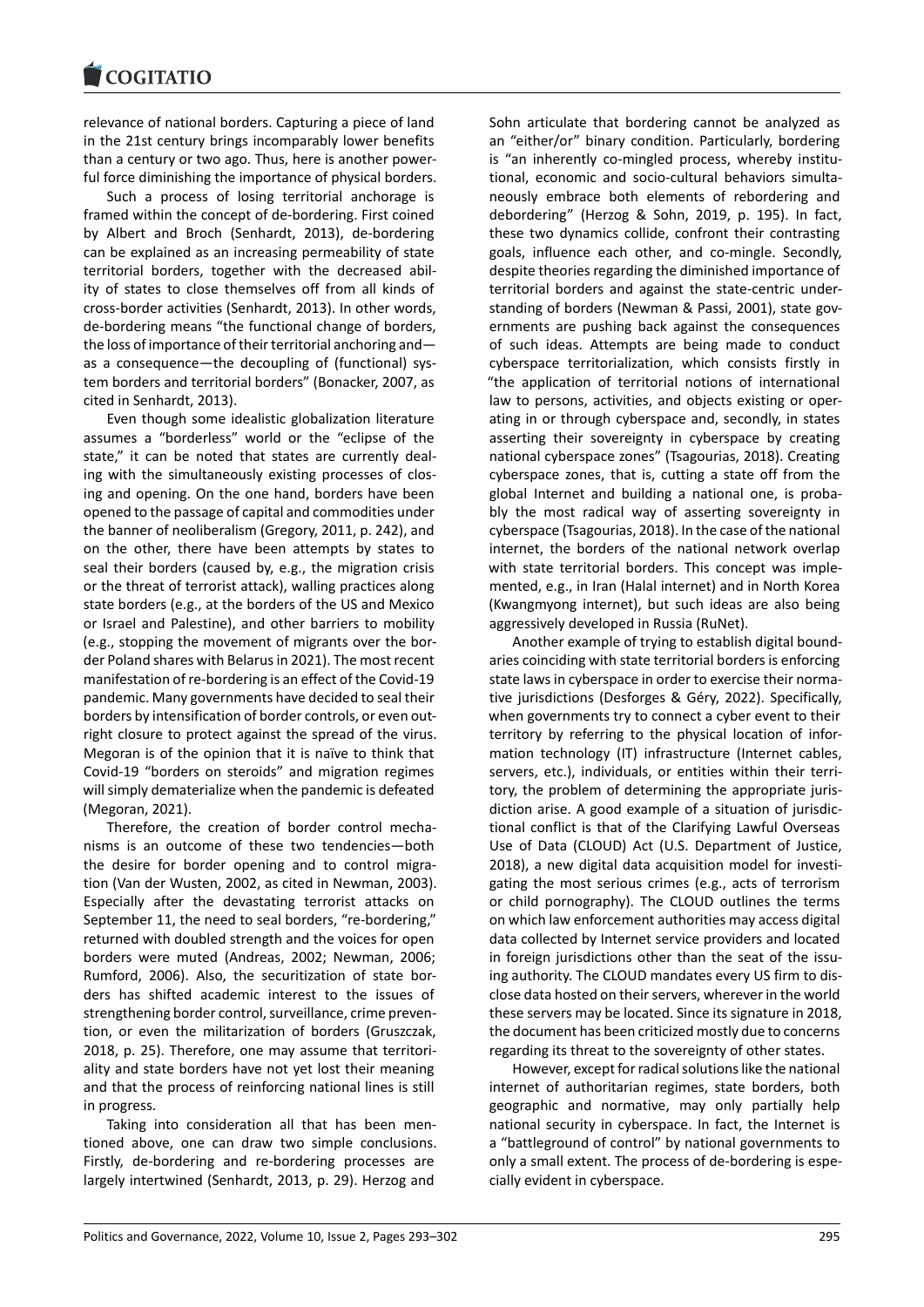Whereas historically, every crime or threat to state [security was physica](https://www.cogitatiopress.com)lly linked to traditional state bor‐ ders, currently, any form of hostile activity can at least be facilitated by the cyber component. Some crimes, like large‐scale theft of personal data, wouldn't be even possible before the advent of cyberweapons. Without a doubt, cyber threats have radically changed the bor‐ der security landscape, blurring traditional ideas about borders. This detachment from traditional concepts of borders encourages states to shift to cyberspace which gives them a wide range of tools for achieving politi‐ cal goals, especially in the information field (e.g., social media and digital propaganda), without the necessity of engaging military capabilities in direct confrontation (Morris et al., 2019). For adversaries who want to make strategic gains without reaching the conflict threshold laid down in Article 5 of the Washington Treaty (NATO), the anonymity of cyberspace and attribution dilemmas drive activities in the non‐war area.

Although state governments try to articulate their territory in cyberspace, e.g., by introducing censorship and control over the Internet, filtering, and surveillance, they should avoid the simplified analogy between cyberspace and traditional national territory. Despite the fact that cyberspace is not limited by borders in the same way as territorial spaces, from a realistic perspective, state governments often mistakenly per‐ ceive the Internet as an extension of existing state territory (Manjikian, 2010). Cyberwar and other mali‐ cious activities in cyberspace ignore traditional territo‐ rial boundaries, since states solve conflicts using tech‐ nology, bypassing territory. Therefore, all boundaries in cyberspace are artificial and can be likened to fortifica‐ tions painted with easily washable chalk on the ground.

### **3. War and Non‐War Activities in Cyberspace**

During the NATO summit in Warsaw in 2016, it was stated that defense of cyberspace was one of the basic tasks of NATO's collective defense. Consequently, cyberspace was recognized as an area of military oper‐ ations. However, while war is a legally, morally, and strategically exceptional condition, most cyberattacks are non-military activities that fall under the general category of "grand strategy" (Lonsdale, 2019). Thus, "cyberwar" does not fit within the traditional and legally defined concept of "war" (or the more commonly used term "armed conflict"), which refers to situations where "there is use of armed forces or prolonged armed vio‐ lence between states and organized armed groups or between such groups within the territory of a single country" (*Prosecutor v. Dusko Tadic*, 1995, § 70).

Cyberwar is full of ambiguities and therefore there are doubts as to whether cyberattacks can be classified as war at all. It is difficult to assess the effectiveness of the weapon used before or even after its use, to deter‐ mine the time needed to recover from the attack, and whether the selected line of attack can be continued. In case of cyberwar, one cannot be sure whether a fail‐ ure of a given part of the system caused by an attack will not lead to damage to other parts of the system (cascad‐ ing failure). It is almost impossible to predict the actions of the other side and third parties. However, the overrid‐ ing challenge in cyberconflicts is establishing attribution for cyber operations.

As shown in a recent analysis of more than 200 cyber‐ security incidents related to the activities of nation states since 2009 (McGuire, 2021), half of them concerned low-budget, simple tools that can be easily purchased on the darknet, while an additional 20 percent involved more sophisticated custom‐made weapons. However, a further 30 percent were of uncertain, or unattributable origin. If the latter are used correctly, in most cases the attackers won't provide investigators with enough evi‐ dence to prove the source of the attack.

There are many factors that may enable attack attri‐ bution (Davis II et al., 2017), including: (a) technical indi‐ cators, such as network analysis and inspection of the log files of software programs and processes executed on the victim's computer systems, and of the networks used by the victim through third‐party service providers; (b) political indicators, consisting of the political context in which an incident takes place and the relevant motives of capable parties (*cui bono*); and (c) all‐source intel‐ ligence indicators, including sophisticated capabilities available to very few countries. For example, the theory that the Stuxnet worm that caused physical damage to Iranian centrifuges was built in American–Israeli cooper‐ ation, is based on a complex set of indicators. The techni‐ cal ones include, e.g., a text string that suggests that the attackers named their project Myrtus, which was an allu‐ sion to the Hebrew word for Esther (Markoff & Sanger, 2010), circumstantial evidence of Israeli involvement in Stuxnet's code construction. Moreover, Israel has its own *style points*, and in the case of Stuxnet, they used not one, but two stolen certificates, four zero‐day vulner‐ abilities, and included hints in the code (Singer, 2015). There were also political indicators, including, e.g., the fact that degrading the Iranian nuclear program would be beneficial to US and Israeli interests, and Israel felt threatened by Iran's growing nuclear program (De Falco, 2012). Stuxnet's attribution was declared thanks to inde‐ pendent research and off-the-record conversations conducted by David Sanger. Later, independent researchers also presented attribution findings and evidence in a vari‐ ety of other informal ways, e.g., through blogs and social media posts (Davis II et al., 2017, p. 18).

However, despite the increasing advancement in tracking cyberattacks, source determination is still a slow, multi‐step process that rarely provides certainty as to the source of an attack. As Rid and Buchanan articulate, "the process of attribution is not binary, but measured in uneven degrees, it is not black‐and‐white, yes‐or‐no, but appears in shades" (Rid & Buchanan, 2015). In other words, uncertainty regarding the origin of an attack can be minimized, but the desired high levels of certainty can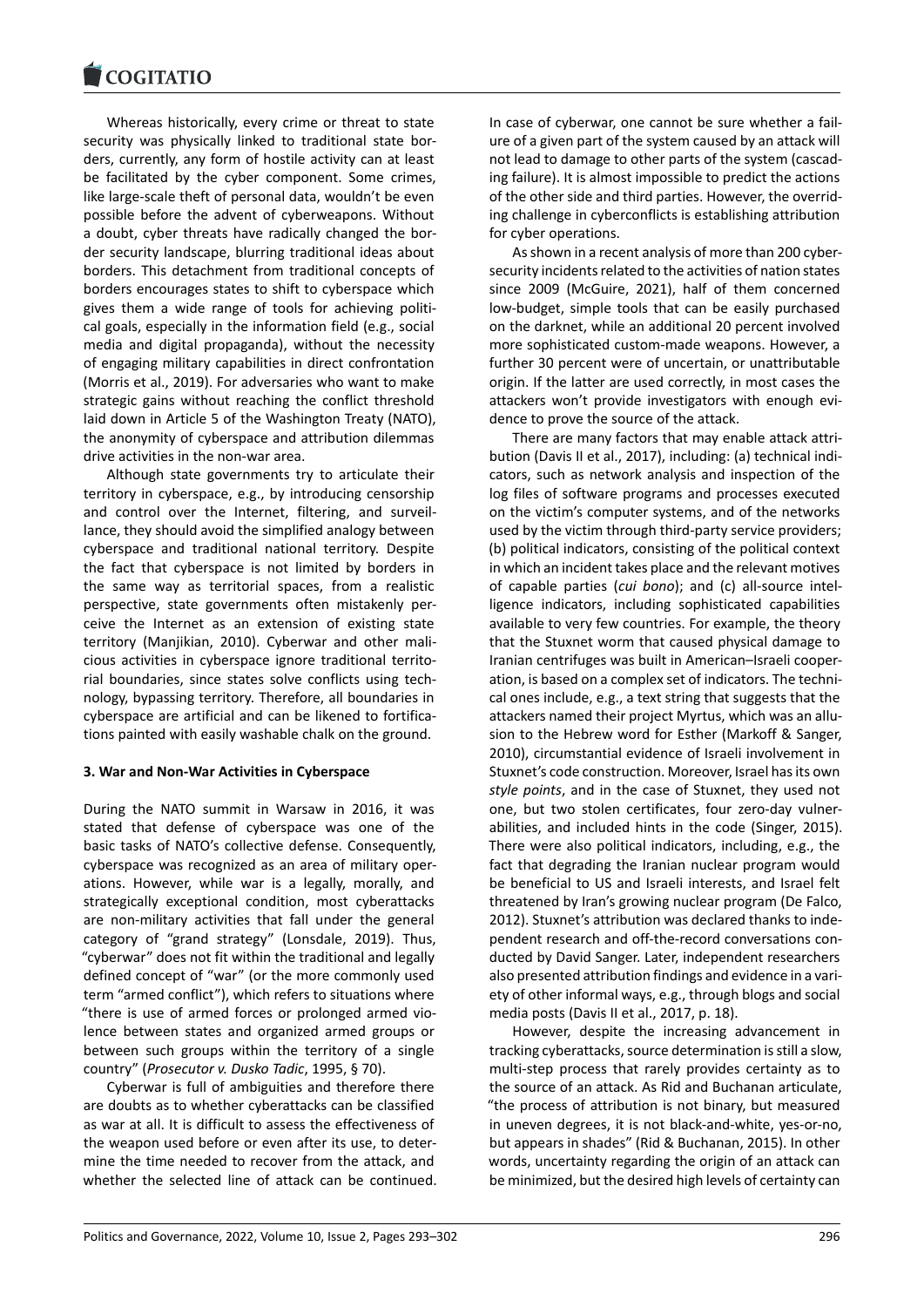rarely be achieved. Despite the common practices and [tradecraft that are u](https://www.cogitatiopress.com)sed by a variety of experts in cyber forensics that shed light on attribution, due to the diversi‐ fied nature of the attacks there is no single standardized attribution methodology (Davis II et al., 2017). Therefore, the investigative process might be described as "as much an art as a science" (Rid & Buchanan, 2015). Moreover, cyberattribution is not first and foremost a technical problem but a political problem (Rid & Buchanan, 2015).

At the same time, it is worth remembering that not only the attribution problem, but also and most signif‐ icantly the conditions of conventional military power stopped, e.g., Iran's retaliation against Israel and the US. Assuming that cyberspace is a new, but not entirely separate component of a multi-faceted conflict environment that also includes land, sea, air, and space, from this point of view, cyberwar is more of a description of operational activities than a decisive strategic con‐ frontation (Cornish, 2018). In other words, hostile activities in cyberspace are increasingly likely to be a form of low‐level interstate conflict, in which the normative understanding of what constitutes unacceptable, aggres‐ sive behavior is much less clear. These activities can be non-invasive, such as gathering information or disseminating propaganda, or invasive, such as disrupting government websites or crippling a civilian data‐mining system (SCADA). This has the potential to escalate cyber‐ attacks into conventional interstate conflicts if they are not properly managed. If, on the other hand, they are well-managed, they may be limited to subliminal activities, i.e., maintained by the attacking party at a level below the relatively clearly identifiable threshold of reg‐ ular open war (Watts et al., 2017). Additionally, it should be taken into account that the links between perceived effects and threats in cyberspace are loose and may be different for each country (Libicki, 2012). In line with the basic assumption of realism, it is expected that there is logic in the behavior of states; therefore, the development of an escalation ladder in the context of cyber activities is possible and necessary, as it will allow for better planning of activities, so as to maintain the desired level.

All things considered, the above‐mentioned prob‐ lems and challenges of cyberwar may be perceived by the states more as an opportunity than a risk by seek‐ ing to coerce, acquiring influence within, influencing large numbers of individuals' perceptions and political decisions, or destabilizing key countries and regions. Numerous statements from state officials, e.g., the US defense representatives, make clear that the competi‐ tion played out primarily below the threshold of major war is mostly expected (Morris et al., 2019).

The term "non‐war" is embedded only in the political sense, but there are no binding definitions on the basis of international practice and law. For this reason, it should be examined through the lens of and confronted with the concepts of "use of force" and "aggression," which are well‐defined under international law and mean "the use of armed force by a state or a group of states against the territorial sovereignty or political independence of another state" (United Nations, 1974). In other words, non‐war is a type of phenomenon that is defined by negating war, while fulfilling neither the definition of "war" nor "peace."

Literature on the subject offers many terms for actions below the threshold of armed aggression and usually refers to the entire spectrum of possible actions, not only those in cyberspace: "grey zone" between war and peace (Morris et al., 2019; Popp & Canna, 2016), "non‐war military activities" (Office of the Secretary of Defense, 2020), "unpeace" (Kello, 2017), "warfare dur‐ ing peacetime" (Takashi, 2020; van de Velde, 2018), "sub‐ liminal aggression" (National Security Bureau, 2015, as cited in Liedel, 2018, p. 96), or "persistent cyberspace confrontation" (Casey, 2007).

For the purposes of this article, two definitions of actions below the threshold of triggering armed aggres‐ sion prove to be the most useful. Due to the specificity of the analyzed problem, they will be limited only to activi‐ ties undertaken in cyberspace.

Lucas Kello defines "unpeace" actions as "mid‐ spectrum rivalry lying below the physically destructive threshold of interstate violence, but whose harmful effects far surpass the tolerable level of peacetime com‐ petition and possibly, even, of war" (Kello, 2017).

A more detailed and exhaustive definition has been proposed by the RAND Corporation, defining the "grey area" as:

An operational space between peace and war, involv‐ ing coercive actions to change the status quo below a threshold that, in most cases, would prompt a con‐ ventional military response, often by blurring the line between military and nonmilitary actions and the attribution for events. (Morris et al., 2019, p. 8)

The above definitions indicate three features of non‐ war activities: (a) the goal of all activities is to avoid open conflict and serious clashes; (b) the incremental nature of the actions taken, which prevents the determi‐ nation of the conflict threshold; and (c) the problem with assigning responsibility for an attack due to its greater anonymity, which makes it possible to hide the source of the attack, or at least raise doubts about it. Such tactics delay or block the attacked country's response. In order to avoid strong reactions from the attacked state, grey‐ zone campaigns may be limited to activities that do not threaten vital or existential interests. This harasses the enemy but does not risk attacks on areas that are critical to state security. Thus, the risk of a possible military response from the attacked state is reduced. Campaigns in the grey zone may target specific threats in the target countries, which may lead to dangerous social divisions, prompt economic stagnation, or threaten military capa‐ bilities. Also, when analyzing non‐war activities, they should always be placed in an international context, i.e., bearing in mind that they are part of the ever‐growing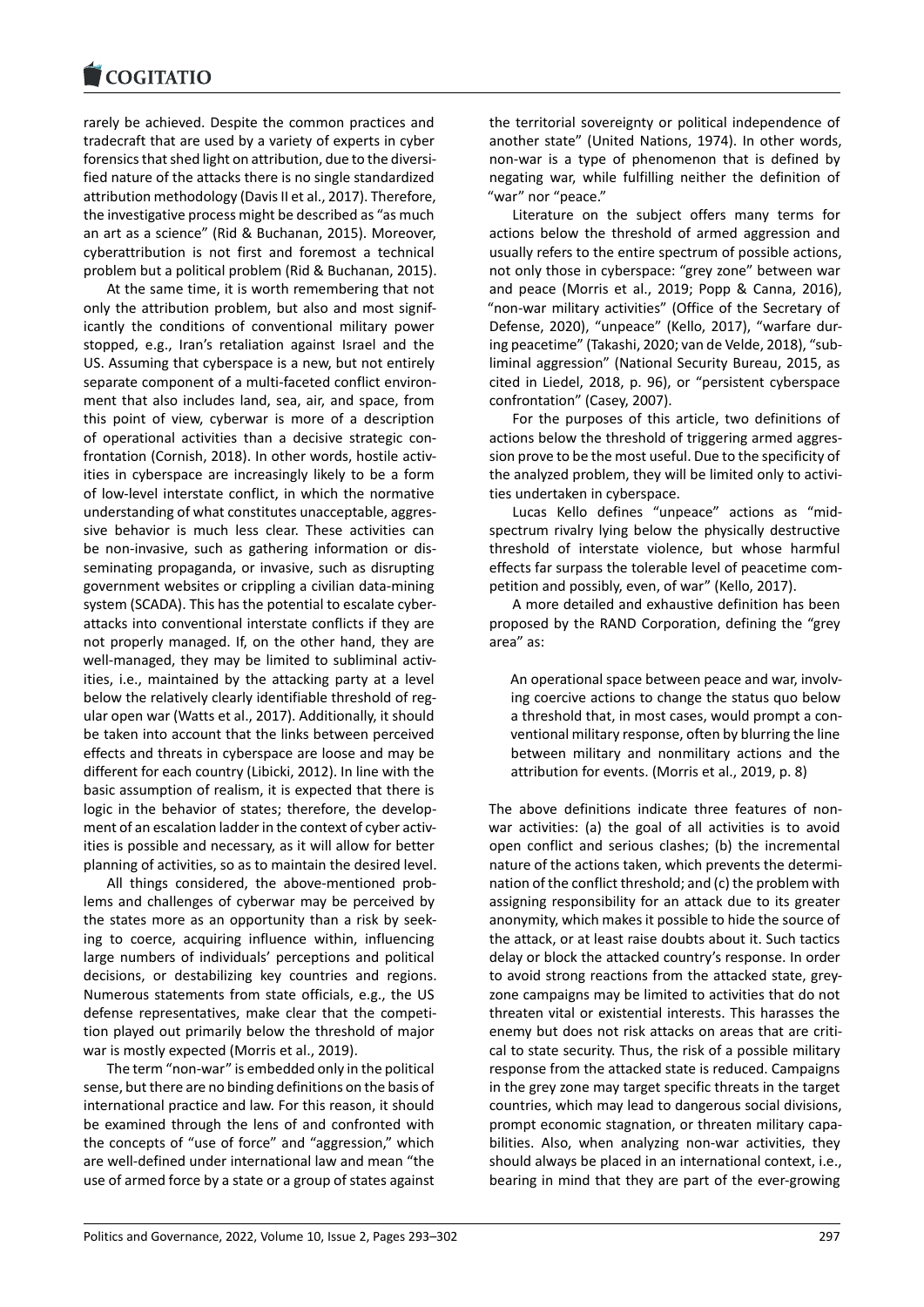global competition. This is reflected in, e.g., US, Russian, [and Chinese strategic](https://www.cogitatiopress.com) documents. Therefore, one should always consider the purpose and effects of a response. Actions taken in the context of the grey zone of one coun‐ try may set expectations about other problems and fuel international competition.

At the very end it must be noted that grey zone con‐ flict can be seen as distinct from hybrid warfare (Belo & Carment, 2019). The concept of hybrid warfare, under‐ stood as the space-time coexistence of several different generations of wars that intersect, interpenetrate, and confront each other on the battlefield or in oper‐ ations other than war, relies on a combination of both kinetic and non‐military tools (Hoffman, 2007). However, grey zone conflicts may involve only unconventional tech‐ niques, e.g., cyber operations, facilitating a situational ambiguity which states use to their advantage (Belo & Carment, 2019).

### **4. Testing Non‐War in Cyberspace**

The development of information technologies and the reduction of their costs has resulted in the saturation of critical systems with modern IT solutions. The possibili‐ ties of the modern technologies that have been devel‐ oped over the last several decades are currently being tested by the most digitally advanced countries. In the military dimension, cyberspace and modern IT solutions are being used by states and non‐state actors in new ways. This follows the logic of the RMA (revolution in military affairs) concept (Kamieński, 2009), as technolog‐ ical changes have always shaped the evolution of inter‐ national security and threatened to upset the balance of power. The key difference is that, today, the pace of these changes is growing exponentially, while the political processes of building resources, drafting legis‐ lation, and setting standards in cyberspace all take time (Schjølberg, 2018). The growing dependence on IT ser‐ vices has made cyberspace an entirely new domain for hostile actions. Just as the use of aviation in military oper‐ ations created the need to defend against attacks from the air, today, IT technologies force states to seek new ways of responding to the threats caused by those tech‐ nologies. At the same time, we need to remember that traditionally understood, physical boundaries evolved in a world where exerting influence required geographical proximity and all the subjects existed on the same, physi‐ cal plain. In cyberspace, distance is not measured in kilo‐ meters but milliseconds. All publicly available nodes of a network are reachable regardless of physical location, and the people accessing them need no passports.

Activities in cyberspace may facilitate achieving intended effects that had previously been possible only by using kinetic force. As demonstrated above, cyberop‐ erations can seldom be considered armed attacks that warrant an immediate military response by the target. They make it possible to avoid outright military clashes and unambiguous or attributable violations of interna‐ tional law or norms. In neoclassical realist realms, rivals seek ways to achieve relative gains without triggering unnecessary escalation, and without risking liability for the use of force. Moreover, as Fischerkeller and Harknett accurately note, "states are seeking to advance their national interests without recourse to war, thus their interactions in this cyber strategic competitive space are best approached as a form of *tacit agreed competition*" (Fischerkeller & Harknett, 2019, emphasis in original). This doesn't mean that states are explicitly agreeing on illegal behaviors in cyberspace, but rather that they are at the early stages of an agreed to competition, where "mutual understandings of acceptable and unacceptable behaviors are still being developed through competitive interaction" (Fischerkeller & Harknett, 2019).

At the same time, it can be said that in cyberspace the attacking side will usually be a highly developed coun‐ try. Today's operations in cyberspace result from care‐ fully planned and expertly conducted reconnaissance of targeted objects in order to find the weakest and most appropriate access points. Despite the asymmetric char‐ acter of cyberweapons, which offers no advantage to highly developed countries, conducting cyberoperations capable of making a strategic impact is complex, expen‐ sive, and time consuming. Their complexity is driven by a need to coordinate multiple dependencies, including those outside of cyberspace and often among multiple involved countries. Technical aspects constitute just a small part of such a challenge. This is also why such operations are expensive—the cost goes way beyond personnel payroll, as it involves line items like acquisi‐ tion of necessary hardware and infiltration of foreign facilities. Given the complexity and cost, it should come as no surprise that strategic‐level cyberoperations are not conducted over a weekend. In other words, con‐ ducting a successful Distributed Denial of Service (DDoS) attack, stealing an email, or even interfering with criti‐ cal infrastructure (i.e., carrying out a tactical operation in cyberspace) can be achieved by virtually anyone; successful, large‐scale operations that make a strategic‐level impact require exponentially more resources. And for these reasons, although aspiring‐cyberpowers like North Korea or Iran do possess the capabilities for conducting tactical operations, the ability to carry out cyberopera‐ tions that can influence the policy of foreign countries remains in the domain of only the true‐cyberpowers, like the US or China.

Following Michael Riesman's approach, let's study two very well documented cases to see how they were resolved and whether the attacks were classified as either border violation or use of force.

A good example of an attack allegedly orchestrated by one of the cyberpowers is an extensive operation carried out by Russian hackers targeting three Ukrainian regional power distribution companies at the end of 2015 that left more than 200,000 inhabitants without power for several hours (Zetter, 2016). The blackout didn't last long as the operators were able to manually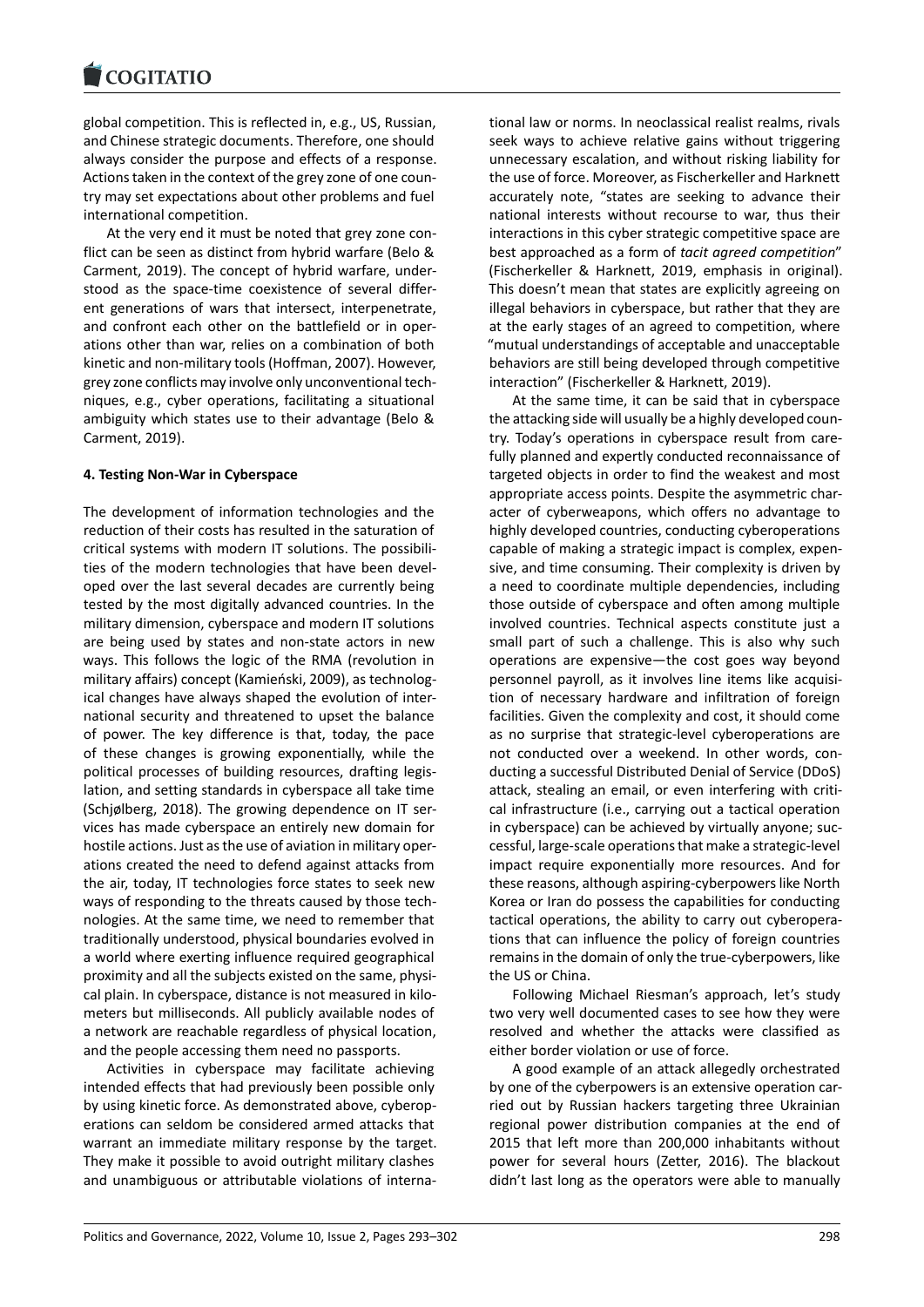#### COQUIATIO

restore power within approximately six hours. However, [it caused further d](https://www.cogitatiopress.com)ifficulties in operating the power plants. The attackers overwrote firmware on critical devices, leaving operators without automated control of power distribution for about a year (Dragos, 2017, as cited in Narayanan et al., 2020). Even after the power supply was restored, workers had to control the break‐ ers manually.

The investigation into the 2015 hacks proved that this operation was carefully planned following months of reconnaissance, studying the networks to launch a per‐ fectly planned and synchronized assault (Zetter, 2016). Even though the Ukrainian intelligence community was certain that the Russian secret services were behind the attack, and security firm experts confirmed that the attacks were carried out by a Russian hacker team known as "Sandworm" (Greenberg, 2017b), there was no evidence to support the claim. However, the fact that the attacks were inspired or organized by Russians might be indicated by the results of an analysis of the scale, goals, and complexity of the entire campaign of attacks against Ukraine. The 2015 cyberspace operation was the result of careful planning and identification of the networks under attack. The complexity and scale of attacks indicate that they were prepared by professionals who could properly gather information, prioritize actions, and distribute tasks among different groups of opera‐ tors, intelligence analysts, and malware writers. Such large‐scale attacks were carried out again in December 2016 and in June 2017 (Dragos, 2017). More importantly, the blackouts in Ukraine were just one part of a series of events destabilizing practically every sector of Ukraine: the media, finance, transportation, military, politics, and energy (Greenberg, 2017a).

The Russian–Ukrainian conflict clearly shows that by using grey zone aggression, it is possible for a state to pursue its national interests. Additionally, by creat‐ ing a new status quo, Russia is successfully lowering the international expectations of its behavior. By mak‐ ing the conflict politically ambiguous and by conducting small-scale hostilities, foreign observers are kept uncertain about upcoming developments. Most importantly, through its activities in cyberspace Russia is creating a "sort of 'digital front line' that reflects the military front line" (Desforges & Géry, 2022). Therefore, one may assume that the main goal of Russians is both to control the network and to bring these territories under Russian influence. All these activities are tied together by Russia's idea of creating a national "sovereign" Internet (RuNet). That being the case, international conflicts can shape the boundaries of cyberspace by modifying existing bor‐ ders and creating new ones. This leads to the conclusion that setting borders, even as fluid and dynamic as those in cyberspace, is decided by countries that need these borders for certain reasons. And vice versa, in situations where states do not need borders, e.g., for greater free‐ dom of action and anonymity in cyberspace, there will be no such borders.

The most recognized example of effective actions that are below the threshold of armed aggression is the 2010 cyberattack with the computer worm known as Stuxnet on Iranian nuclear installations. It has been called "the world's first digital weapon" (Zetter, 2015), and one of "the most complex threats ever analyzed" (Falliere et al., 2011, p. 2). The attack was a significant event because, for the first time in history, a computer program was used to attack the critical infrastructure ele‐ ments of a hostile state, causing physical harm. The fail‐ ure was only discovered after a few days. The Natanz nuclear facility was temporarily shut down, and Iran's attempt to obtain enough highly enriched uranium to build a nuclear weapon was delayed.

There is no definitive evidence of the source of the worm. Although the White House has never issued an official statement, it is suspected, and there is sizable, though inconclusive, evidence that this advanced cyber weapon was created in American–Israeli cooperation. In any event, both countries have never denied the claims that they were involved with Stuxnet's develop‐ ment (De Falco, 2012). Regardless of which country was involved in the construction of Stuxnet, the fact that it required the resources of a nation (Langner, 2010) sug‐ gests a new approach to using cyberattacks to achieve national goals. The cost of this operation was compa‐ rable to the estimated cost of destroying Iranian facili‐ ties using conventional means. However, a conventional operation would have forced Tehran to respond in kind, while the use of malicious software made it possible to avoid an armed conflict (Ashraf, 2015). By analyzing the scale, goals, and complexity of the entire cyberattack campaign, it can be concluded that Stuxnet is a model example of state‐sponsored attempts to conduct hostile activities in cyberspace against an enemy state.

Gaining the ability to conduct offensive cyber opera‐ tions below that conflict level may bring exceptional ben‐ efits from cyberspace as an operational domain. Gregory Rattray and Jason Healey argue that: "It may be that the future of cyberconflict is not equivalent to larger, theatre‐level warfare but only to select covert attacks which could range across a wide set of goals and targets" (Rattray & Healey, 2010, p. 86). This argument is based, in part, on case studies showing that offensive operations using conventional forces are relatively rare and usually condemned by other states because they are clearly visible, have easy to recognize actors, and inher‐ ently carry the risk of escalation. The situation is differ‐ ent with cyber operations in the "grey area of non-war," wherein the principles and rules of international law are difficult to enforce and are subject to competing interpre‐ tations (Schmitt, 2017a).

### **5. Conclusions**

Even if certain operations may amount to the use of force, no state or international organization has ever publicly, unequivocally, and explicitly qualified a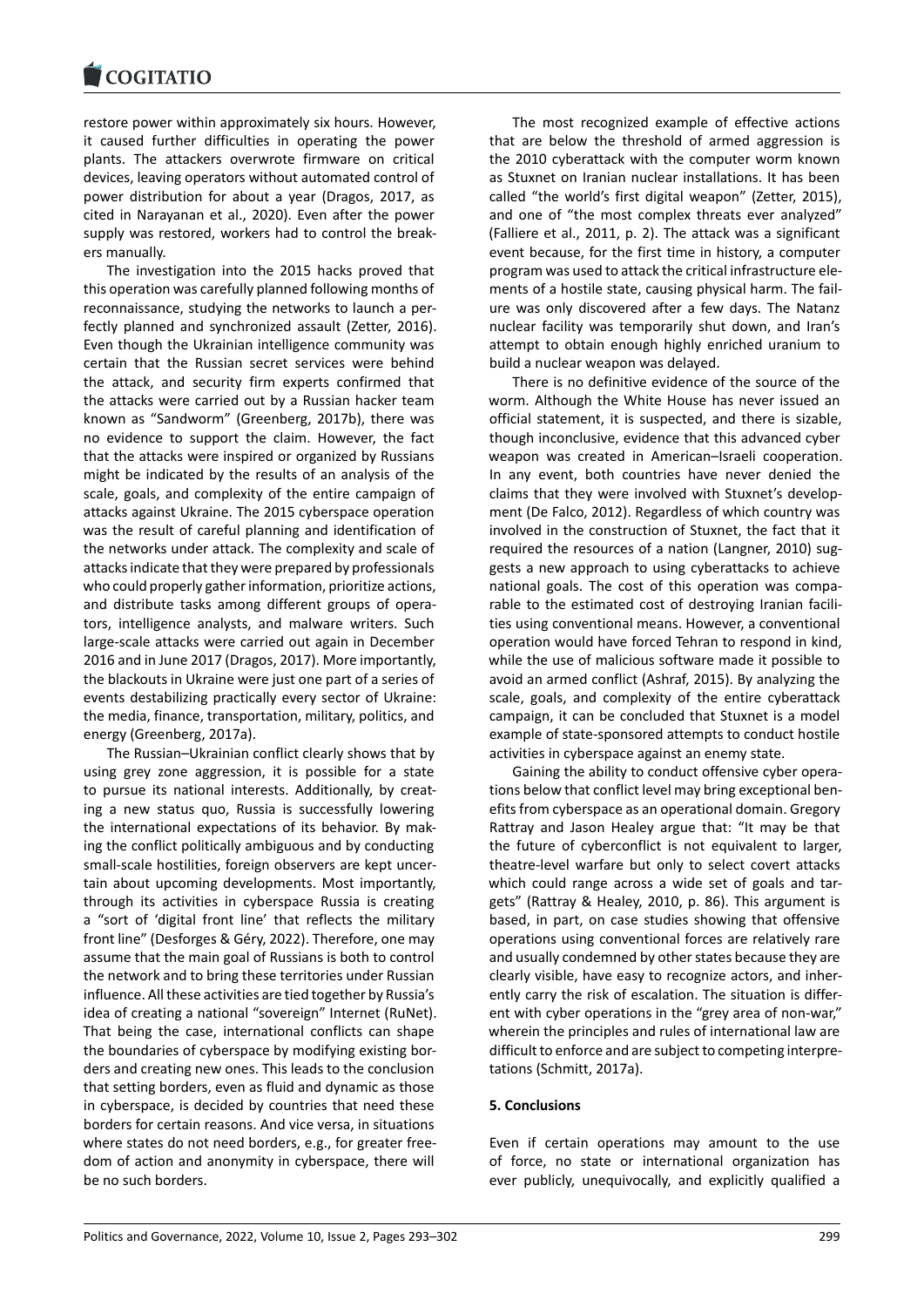cyber operation as the use of force (Delerue, 2020, [pp. 273–342\). While](https://www.cogitatiopress.com) there is no doubt that the existing norms of international law defining the behavior of states in times of conflict and peace also apply to cyberspace, the borderless nature of cyberspace, its a-territoriality, and the attribution problem mean there is still a question of how the rules of international law should be interpreted (Schmitt, 2013). Unlike physical cyber infrastructure, comprised of tangible elements, from fiber optic cables to cell towers, computers, and servers, "electromagnetic frequencies do not easily fit with a notion of sovereignty that is confined to state bor‐ ders" (Schmitt, 2017b, p. 14).

The examples of Stuxnet and hacking the Ukrainian power providers have proved the potential of the ambiguity and the effectiveness of cyber operations employed by grey zone adversaries; this potential stands to persist in the future as it has in the recent past. The biggest challenge is that of accountability in cyberspace due to the low confidence in attributing the origin of a given attack (Davis II et al., 2017).

For the attacked state, the lack of attribution is a problem; for the attacking state, it creates new oppor‐ tunities for action without much fear of the conflict reaching the kinetic phase. Therefore, gaining the abil‐ ity to conduct strategic offensive cyber operations below the conflict level may bring exceptional benefits from cyberspace as an operational domain. In both examples, (allegedly) Russia and the US/Israel managed to exert a strategic influence over a foreign state without escalat‐ ing the conflict. Looking through the lens of neoclassical realism theory, avoiding openly aggressive actions and decreasing the probability of attack attribution increase state security. However, to use the full potential of non‐war competition to limit confrontation, states need to consider what levels and forms can be tolerated by the attacked state and international opinion. If not assessed properly, the attacking state ends up risking a hybrid "forever war" or a kinetic response.

If Russians were behind the attacks on the Ukrainian power grids, the grey zone technique was a way of expressing dissatisfaction with aspects of the regional power without the risk of being alienated in the interna‐ tional arena and undermining Russia's status as a super‐ power (Morris et al., 2019). Cyberspace gave the attack‐ ers the chance to acquire influence within, and/or desta‐ bilize a neighboring country without physical aggression.

If Americans and Israelis were behind the Stuxnet attack, they managed to slow down and delay the Iranian nuclear program. It was also a way to demonstrate the power of the countries in the new competitive domain of cyberspace. Furthermore, it is highly possible that from the very beginning the attackers had assumed that the psychological effects of Stuxnet may be greater and more important than the physical ones. The intent might have been to undermine the Iranian government's trust in its own ability to develop a nuclear weapon. While it can be assumed that the first goals were achieved by the

US–Israeli coalition, the psychological effect of the opera‐ tion likely changed when Iranians realized that they were faced with aggressive foreign adversaries and that burn‐ ing the centrifuges had not been due to a technical error (Rid, 2013).

As demonstrated above, non‐war activities in cyberspace diminish the importance of geographical bor‐ ders for protecting countries from external influence, and thus can be considered a factor driving the process of de‐bordering. The lack of traditionally understood borders in cyberspace favors highly developed coun‐ tries with developed cyber offensive capabilities. Since cyberspace makes it possible to achieve political goals more cheaply, more efficiently, and without the risk of being exposed to international criticism, the importance of non‐war activities will only grow. Given that more and more activities are moving into cyberspace, we can only expect this process to become increasingly visible.

### **Conflict of Interests**

The author declares no conflict of interests.

### **References**

- Agnew, J. (1994). The territorial trap: The geograph‐ ical assumptions of international relations theory. *Review of International Political Economy*, *1*(1), 53–80.
- Andreas, P. (2002). The re‐bordering of America after 11 September. *The Brown Journal of World Affairs*, *8*(2), 195–202.
- Andreas, P. (2003). Redrawing the line: Borders and secu‐ rity in the twenty‐first century. *International Security*, *28*(20), 78–111.
- Ashraf, C. H. (2015). *The spatiality of power in internet control and cyberwar* [Doctoral thesis, University of California]. UCLA Electronic Theses and Dissertations, https://escholarship.org/uc/item/0w99g31p
- Belo, D., & Carment, D. (2019). *Grey‐zone conflict: Impli‐ cations for conflict management*. Canadian Global Affairs Institute.
- Casey, G. (2007). *[Remarks at the Nationa](https://escholarship.org/uc/item/0w99g31p)l Press Club* [Speech transcript]. The United States Army. https://www.army.mil/article/4436/aug\_14\_2007\_ remarks\_at\_the\_national\_press\_club
- Cornish, P. (2018). *Military operations in cyberspace*. Wilton Park. https://www.wiltonpark.org.uk/wp‐ [content/uploads/2020/09/WP1635‐Report.pdf](https://www.army.mil/article/4436/aug_14_2007_remarks_at_the_national_press_club)
- Da[vis II, J. S., Boudreaux, B., Welburn, J.](https://www.army.mil/article/4436/aug_14_2007_remarks_at_the_national_press_club) W., Aguirre, J., Ogletree, C., McGovern, G., & Chase, M. S. (2017). *Stateless attrib[ution: Toward international account‐](https://www.wiltonpark.org.uk/wp-content/uploads/2020/09/WP1635-Report.pdf) ability in cyberspace*[. RAND Corporation.](https://www.wiltonpark.org.uk/wp-content/uploads/2020/09/WP1635-Report.pdf)
- De Falco, M. (2012). *Stuxnet facts report. A technical and strategic analysis*. NATO Cooperative Cyber Defence Centre of Excellence. https://ccdcoe.org/uploads/ 2018/10/Falco2012\_StuxnetFactsReport.pdf

Delerue, F. (2020). *Cyber operations and international*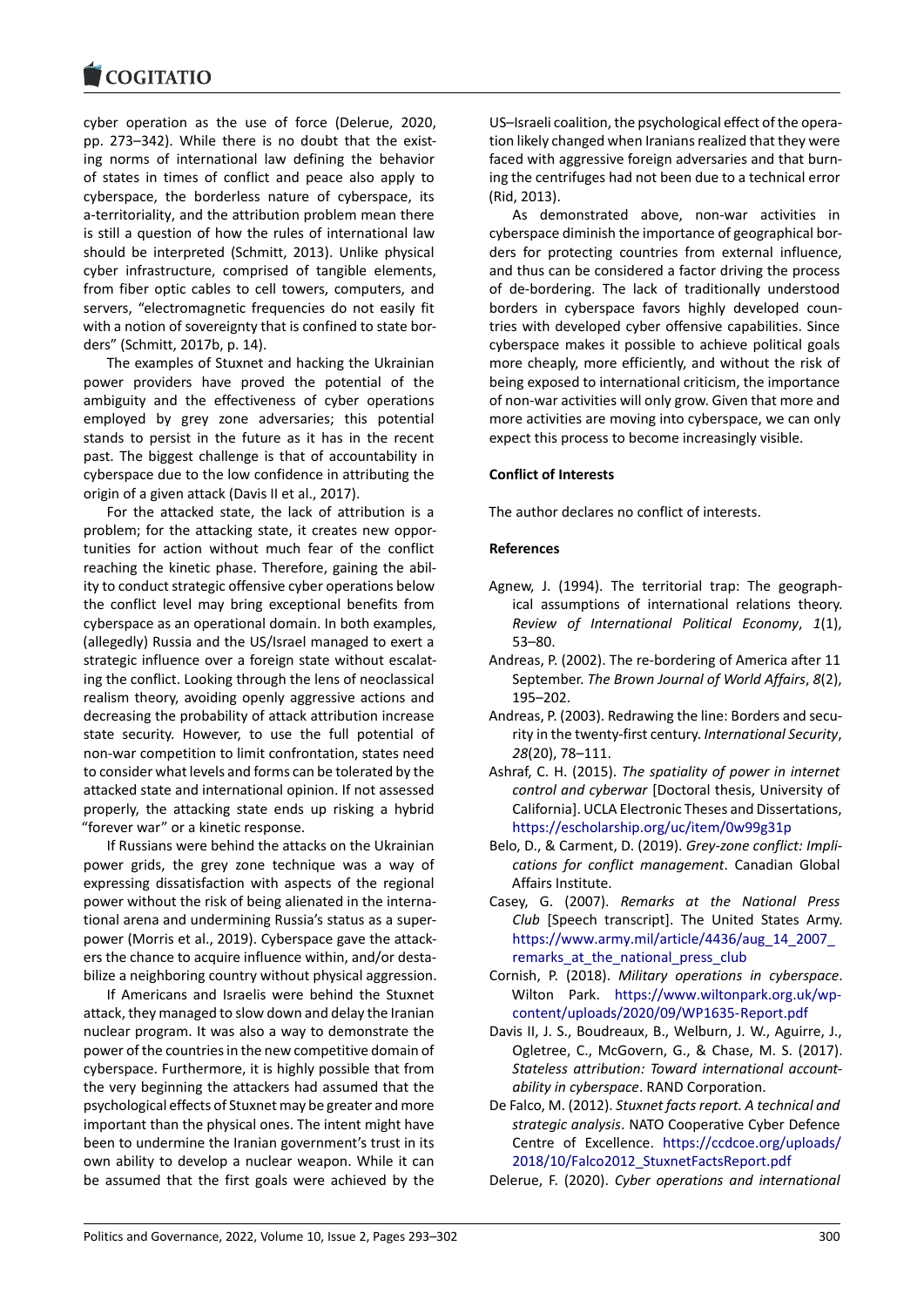#### COQUIATIO

*law*. Cambridge University Press.

- [Desforges, A., & Gér](https://www.cogitatiopress.com)y, A. (2022, January 4). So much for a "world without borders"? Countries are marking their territory in cyberspace. *New Atlanticist*. https:// www.atlanticcouncil.org/blogs/new‐atlanticist/so‐ much‐for‐a‐world‐without‐borders‐countries‐are‐ marking‐their‐territory‐in‐cyberspace
- Dragos. (2017). *CRASHOVERRIDE: Analysis of th[e threat](https://www.atlanticcouncil.org/blogs/new-atlanticist/so-much-for-a-world-without-borders-countries-are-marking-their-territory-in-cyberspace) [to electric grid operations](https://www.atlanticcouncil.org/blogs/new-atlanticist/so-much-for-a-world-without-borders-countries-are-marking-their-territory-in-cyberspace)*. https://www.dragos.com/ [wp‐content/uploads/CrashOverride‐01.pdf](https://www.atlanticcouncil.org/blogs/new-atlanticist/so-much-for-a-world-without-borders-countries-are-marking-their-territory-in-cyberspace)
- Fall[iere, N., O Murchu, L., & Chien, E.](https://www.atlanticcouncil.org/blogs/new-atlanticist/so-much-for-a-world-without-borders-countries-are-marking-their-territory-in-cyberspace) (2011). *W32. Stuxnet dossier* (Version 1.4). Symantec Security Response.
- Fis[cherkeller, M. P., & Harknett, R. J. \(2019, Febr](https://www.dragos.com/wp-content/uploads/CrashOverride-01.pdf)uary 19). What is agreed competition in cyberspace? *Law‐ fare*. https://www.lawfareblog.com/what‐agreed‐ competition‐cyberspace
- Greenberg, A. (2017a, June 20). How an entire nation became Russia's test lab for cyberwar. *Wired*. https:/[/www.wired.com/story/russian‐hackers‐](https://www.lawfareblog.com/what-agreed-competition-cyberspace) [attack‐ukraine](https://www.lawfareblog.com/what-agreed-competition-cyberspace)
- Greenberg, A. (2017b, July 12). Your guide to Rus‐ sia's infrastructure hacking teams. Which of Russia's [hacking groups is targeting American energy](https://www.wired.com/story/russian-hackers-attack-ukraine) utili‐ ties? *[Wired](https://www.wired.com/story/russian-hackers-attack-ukraine)*. https://www.wired.com/story/russian‐ hacking‐teams‐infrastructure
- Gregory, D. (2011). The everywhere war. *The Geographi‐ cal Journal*, *177*(3), 238–250.
- Gruszczak, A. (2[018\). European borders in turbulent](https://www.wired.com/story/russian-hacking-teams-infrastructure) [times: The case of the C](https://www.wired.com/story/russian-hacking-teams-infrastructure)entral Mediterranean "extended borderland." *Politeja*, *5*(50), 23–45.
- Herzog, L. A., & Sohn, C. (2019). The co-mingling of bordering dynamics in the San Diego–Tijuana cross‐ border metropolis. *Territory, Politics, Governance*, *7*(2), 177–199.
- Hoffman, F. G. (2007). *Conflict in the 21st century: The rise of hybrid wars*. Potomac Institute for Policy Studies.
- Kamieński, Ł. (2009). *Technologia i wojna przyszłości: Wokół nuklearnej i informacyjnej rewolucji w sprawach wojskowych* [Technology and the war of the future: Around the nuclear and informational revolution in military matters]. Wydawnictwo Uniwersytetu Jagiellońskiego.
- Kello, L. (2017). *The virtual weapon and international order*. Yale University Press.
- Langner, R. (2010, September 16). Stuxnet logbook, Sep 16, 2010, 1200 hours MESZ. *OT Base*. https://www.langner.com/2010/09/stuxnet‐ logbook‐sep‐16‐2010‐1200‐hours‐mesz
- Libicki, M. C. (2012). *Crisis and escalation in cyberspace*. RAND Corporation. https://www.rand.org/content/ [dam/rand/pubs/monographs/2012/RAND\\_](https://www.langner.com/2010/09/stuxnet-logbook-sep-16-2010-1200-hours-mesz) [MG1215.pdf](https://www.langner.com/2010/09/stuxnet-logbook-sep-16-2010-1200-hours-mesz)
- Liedel, K. (2018). Hybrid threats—How is the security environment in Cen[tral and Eastern Europe chang‐](https://www.rand.org/content/dam/rand/pubs/monographs/2012/RAND_MG1215.pdf) [ing? In P. Piasecka & K. Maniszewska \(Eds](https://www.rand.org/content/dam/rand/pubs/monographs/2012/RAND_MG1215.pdf).), *Secu‐ [rity and socie](https://www.rand.org/content/dam/rand/pubs/monographs/2012/RAND_MG1215.pdf)ty in the information age* (pp. 92–100).

Collegium Civitas Press. https://doi.org/10.6084/m9. figshare.7454207.v1

- Lonsdale, D. J. (2019, October 25). We aren't in a cyber war—Despite what Britain's top general thinks. *The Conversation*. https://t[heconversation.com/we‐](https://doi.org/10.6084/m9.figshare.7454207.v1) arent-in-a-cyber-war-despite-what-britains-topgeneral‐thinks‐125578
- Manjikian, M. M. (2010). From global village to virtual battlespace:T[he colonizing of the Internet and](https://theconversation.com/we-arent-in-a-cyber-war-despite-what-britains-top-general-thinks-125578) the [extension of realpolitik.](https://theconversation.com/we-arent-in-a-cyber-war-despite-what-britains-top-general-thinks-125578) *International Studies Quar‐ terly*, *54*[\(2\), 381–401.](https://theconversation.com/we-arent-in-a-cyber-war-despite-what-britains-top-general-thinks-125578)
- Markoff, J., & Sanger, D. (2010, September 29). In a computer worm, a possible biblical clue. *The New York Times*. https://www.nytimes.com/2010/09/30/ world/middleeast/30worm.html
- McGuire, M. (2021). *Nation states, cyberconflict and the web of profit*. HP Development Company. https://thre[atresearch.ext.hp.com/wp‐content/](https://www.nytimes.com/2010/09/30/world/middleeast/30worm.html) [uploads/2021/04/hp‐bps‐web‐o](https://www.nytimes.com/2010/09/30/world/middleeast/30worm.html)f‐profit‐report\_ APR\_2021.pdf
- Megoran, N. (2021). Borders on steroids: Open borders [in a Covid‐19 world?](https://threatresearch.ext.hp.com/wp-content/uploads/2021/04/hp-bps-web-of-profit-report_APR_2021.pdf) *Political Geography*, *91*(1), Arti‐ [cle 102443.](https://threatresearch.ext.hp.com/wp-content/uploads/2021/04/hp-bps-web-of-profit-report_APR_2021.pdf)
- Mo[rris, L. J., Maz](https://threatresearch.ext.hp.com/wp-content/uploads/2021/04/hp-bps-web-of-profit-report_APR_2021.pdf)arr, M. J., Hornung, J. W., Pezard, S., Binnendijk, A., & Kepe, M. (2019). *Gaining compet‐ itive advantage in the gray zone: Response options for coercive aggression below the threshold of major war*. RAND Corporation.
- Narayanan, A., Welburn, J., Miller, B. M., Li, S. T., & Clark‐Ginsberg, A. (2020). *deterring attacks against the power grid: Two approaches for the U.S. Depart‐ ment of Defense*. RAND Corporation.
- Newman, D. (2003). On borders and power: A theoreti‐ cal framework. *Journal of Borderlands Studies*, *18*(1), 13–25.
- Newman, D. (2006). Borders and bordering: Towards an interdisciplinary dialogue. *European Journal of Social Theory*, *9*(2), 171–186.
- Newman, D., & Passi, A. (1998). Fences and neighbours in the postmodern world: Boundary narratives in politi‐ cal geography. *Progress in Human Geography*, *22*(2), 186–207.
- Newman, D., & Passi, A. (2001). Rethinking boundaries in political geography. In M. Antonisch, V. Kolossov, & M. P. Pagnini (Eds.), *Europe between political geography and geopolitics* (pp. 301–316). Societa Geografica Italiana.
- Office of the Secretary of Defense. (2020). *Annual report to Congress: Military and security developments involving the People's Republic of China*. https:// media.defense.gov/2020/Sep/01/2002488689/‐1/ ‐1/1/2020‐DOD‐CHINA‐MILITARY‐POWER‐REPORT‐ FINAL.PDF
- Popp, G., & Canna, S. (2016). *The characterizat[ion and](https://media.defense.gov/2020/Sep/01/2002488689/-1/-1/1/2020-DOD-CHINA-MILITARY-POWER-REPORT-FINAL.PDF) [conditions of the gray zone](https://media.defense.gov/2020/Sep/01/2002488689/-1/-1/1/2020-DOD-CHINA-MILITARY-POWER-REPORT-FINAL.PDF)*. NSI. http://nsiteam. com/social/wp-content/uploads/2017/01/Final\_NSI-[ViTTa‐Anal](https://media.defense.gov/2020/Sep/01/2002488689/-1/-1/1/2020-DOD-CHINA-MILITARY-POWER-REPORT-FINAL.PDF)ysis\_The‐Characterization‐and‐ Conditions‐of‐the‐Gray‐Zone.pdf